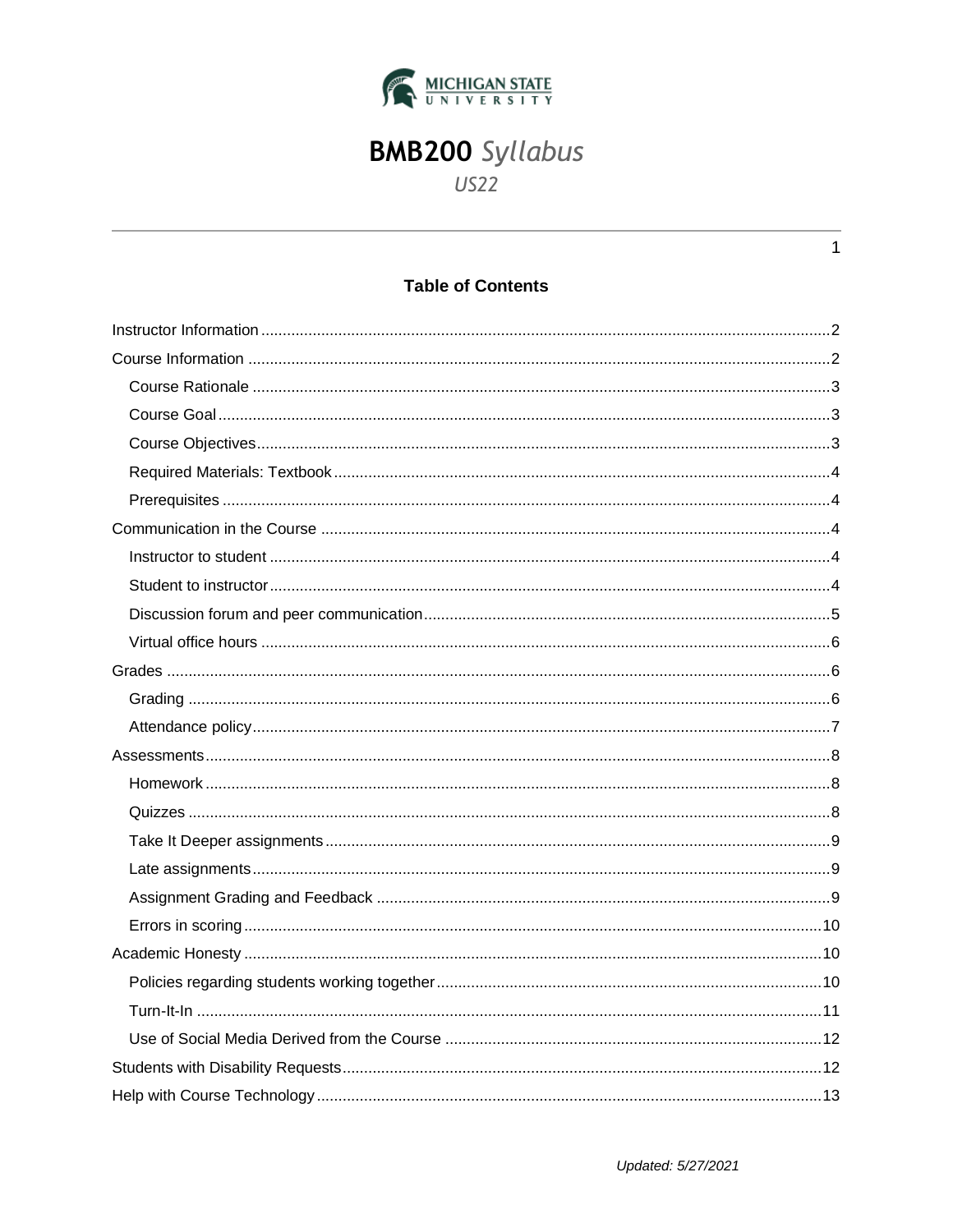<span id="page-1-0"></span>

|  | Instructor Information |
|--|------------------------|
|--|------------------------|

| <b>Instructors</b>                 | <b>Email</b>     | <b>Office</b>                    | <b>Office hours</b>                                              |
|------------------------------------|------------------|----------------------------------|------------------------------------------------------------------|
| Dr. Allan TerBush<br>(coordinator) | terbusha@msu.edu | 113 Biochemistry<br>517-355-3971 | Zoom: Tuesday 10-11 am<br>Thursday 2-3 pm<br>or by appointment * |
| Tamia Waller (TA)                  | wallerta@msu.edu | N/A                              | N/A                                                              |

**\*** Links to zoom office hours included below in Virtual Office Hours section and also posted on the D2L course management page

# <span id="page-1-1"></span>Course Information

BMB200-730: Introduction to Biochemistry Summer 2020; Online section; 4 credits

The online section of this course is for very highly motivated, self-paced learners. Due to BMB200 being a 4-credit course, it is not unrealistic to spend 3 hours of work and study per week for each credit, resulting in 12 hours/week for a traditional 15-week course. Considering that this is a 7-week course, it is reasonable that you could easily spend  $\sim$ 20+ hours in a week to work through material and complete the various assignments. There is a large amount of content available in this course from various sources, and it is expected that students will visit multiple resources (including D2L and the textbook), extract and organize important information and self-monitor their own learning to be successful. It is HIGHLY encouraged for you to be proactive in your self-scheduling, so you have enough time to complete the course material and assignments before their due dates, as well as to give yourself enough time to ask questions where your understanding of the material has some gaps. Students are expected to log-in to the course D2L site daily, as well as regularly check email for course related information. A reliable internet connection is a necessity for this course. Due to the time commitment necessary for success in this course, BMB200 is incompatible with Study Abroad experiences during Summer Session II.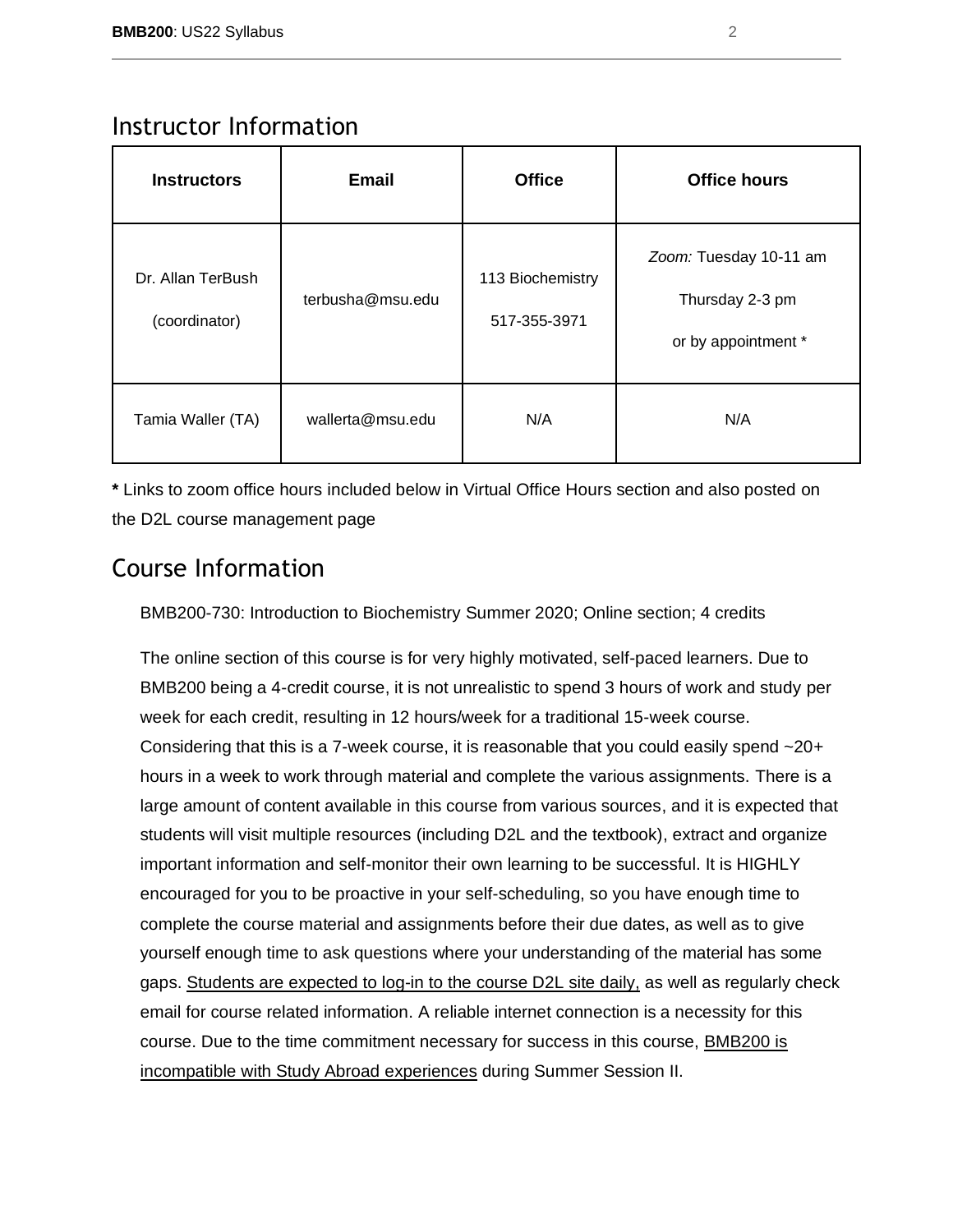\*\*\*This course is **not intended as preparation for post-graduate health sciences requirements or admission tests** (e.g., Medical College Admission Test; MCAT) **or graduate or professional programs focused on molecular biology or health sciences**. Although this course uses a few examples of disease and medicine, this course **does not** cover biochemical basis of disease and medicine in depth.\*\*\*

### <span id="page-2-0"></span>**Course Rationale**

In this course, you can learn how the food you eat lets you live. All food can be broken down into four major components, the same major components required for life. This class will systematically present the physical and chemical properties of these components, the role of each of these components in your body, and the processes by which your body utilizes these components.

#### <span id="page-2-1"></span>**Course Goal**

When you successfully complete this course, you will have a conceptual understanding of how the basic components found in the food you eat function in your body.

## <span id="page-2-2"></span>**Course Objectives**

Explain the roles water, chemical equilibrium, and pH play in your body.

Recognize the chemical structure of the molecular building blocks found in the food you eat and identify the important chemical and physical properties of these building blocks.

Describe how these molecular building blocks polymerize into larger molecules and organize into cellular structures.

Compare and contrast the functions of these building blocks and their polymers in living cells.

Explain how the chemical and physical properties of these building blocks and the organized structures cause them to carry out their specific functions in your body.

Describe major principles of metabolism and use these to compare different specific metabolic pathways.

Describe the metabolic pathways used to break down the food you eat to produce the cellular building blocks and capture the energy your body needs.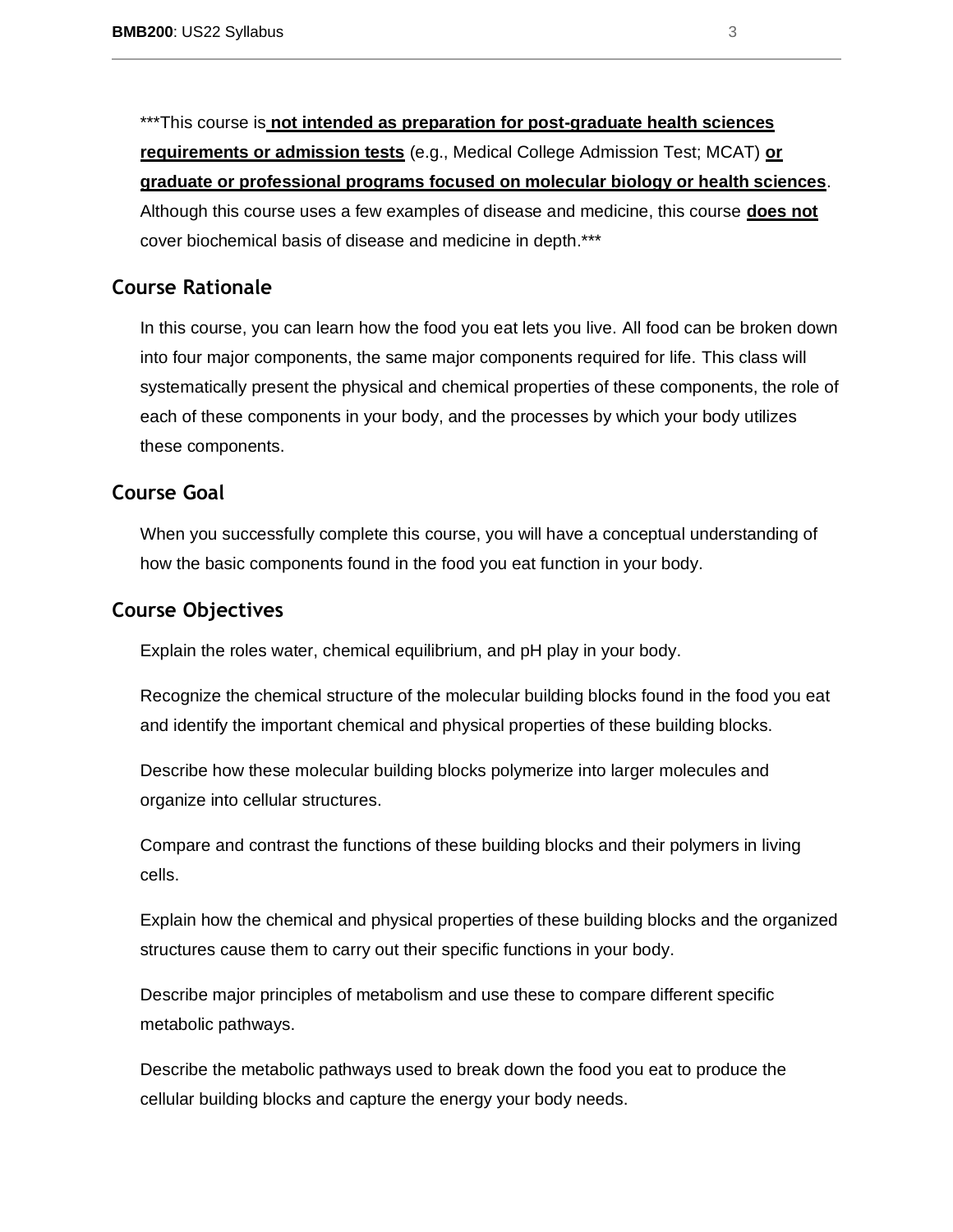Discuss the relationship between coenzymes and vitamins and explain the roles of specific coenzymes in metabolism.

Explain basic physical and chemical concepts that underlie cellular processes and apply these to problems involving your body's utilization of food and the biomolecules it contains.

Explain how information is stored and passed on based on the chemical and physical properties of the molecules found in living cells.

## <span id="page-3-0"></span>**Required Materials: Textbook**

*Biochemistry*, 9<sup>th</sup> ed., 2018, Mary Campbell, Shawn Farrell and Owen McDougal, Brooks/Cole Publishing. Either print or e-text is acceptable. Previous editions (8 or 7th) of this textbook are acceptable. You only need access to the textbook; you are not required to have access to the Cengage digital platform.

Textbook information: [https://www.cengage.com/c/biochemistry-9e](https://www.cengage.com/c/biochemistry-9e-campbell?filterBy=Student)[campbell?filterBy=Student](https://www.cengage.com/c/biochemistry-9e-campbell?filterBy=Student)

## <span id="page-3-1"></span>**Prerequisites**

General chemistry and one semester of organic chemistry (or course equivalent).

# <span id="page-3-2"></span>Communication in the Course

## <span id="page-3-3"></span>**Instructor to student**

Course information will be distributed mainly through the D2L course management system. This will include emails, announcements, and calendar postings. Students should check D2L several times each week for course-related information and have emails forwarded from the system to an email account they check regularly.

## <span id="page-3-4"></span>**Student to instructor**

General questions about the course should be posted in the appropriate Discussion thread found in the Introduction folder in D2L. Specific questions about course content should be posted in the Discussion thread in D2L in the appropriate Module folder. Questions emailed directly to the instructor or teaching assistant that have general course relevance to other students (i.e. where can I find my score for assignment #3, how many quizzes can we drop, etc.) may be posted by the instructor in the appropriate Discussion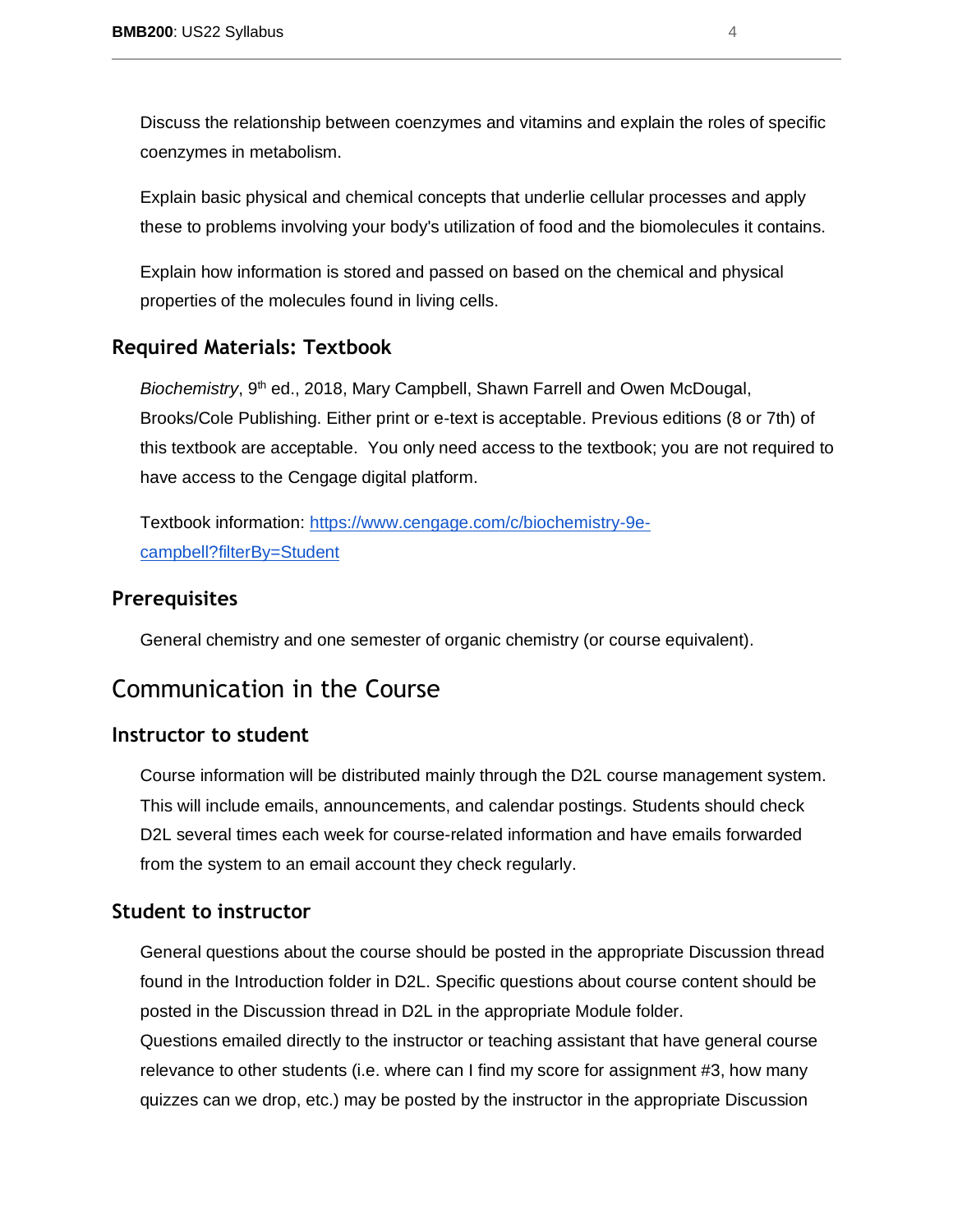thread or course FAQ after removing any identifying information. This helps reduce the number of repetitive email questions in the course. *If you do not want your question potentially posted in a D2L discussion thread, please indicate this in the text of your email. \*\*If emailing the instructor or teaching assistant, make sure to include "BMB200" in the* 

#### *subject line.\*\**

The course instruction team will reply to all discussion posts within 1 business day and emails within 2 business days; most often the instruction team responds within a few hours.

#### <span id="page-4-0"></span>**Discussion forum and peer communication**

Discussion forums in the course will be monitored by the course teaching team. Students are encouraged to post questions about course content, helpful links to other materials they've found, or news items related to the course in these discussion threads. However, it is expected that students post only course or college-relevant and appropriate content in these forums. Good discussion forum etiquette is expected of all students; treat both instructors and other students with respect. Disagreements are OK to have in the discussion threads, but name-calling, offensive or vulgar language, threats, etc will not be tolerated. First-time violators will be given a warning (or if severe enough, reported to the university); repeated violations may result in a ban from discussion forums, a grade penalty or if severe enough, disenrollment from the course and/or other university academic penalties.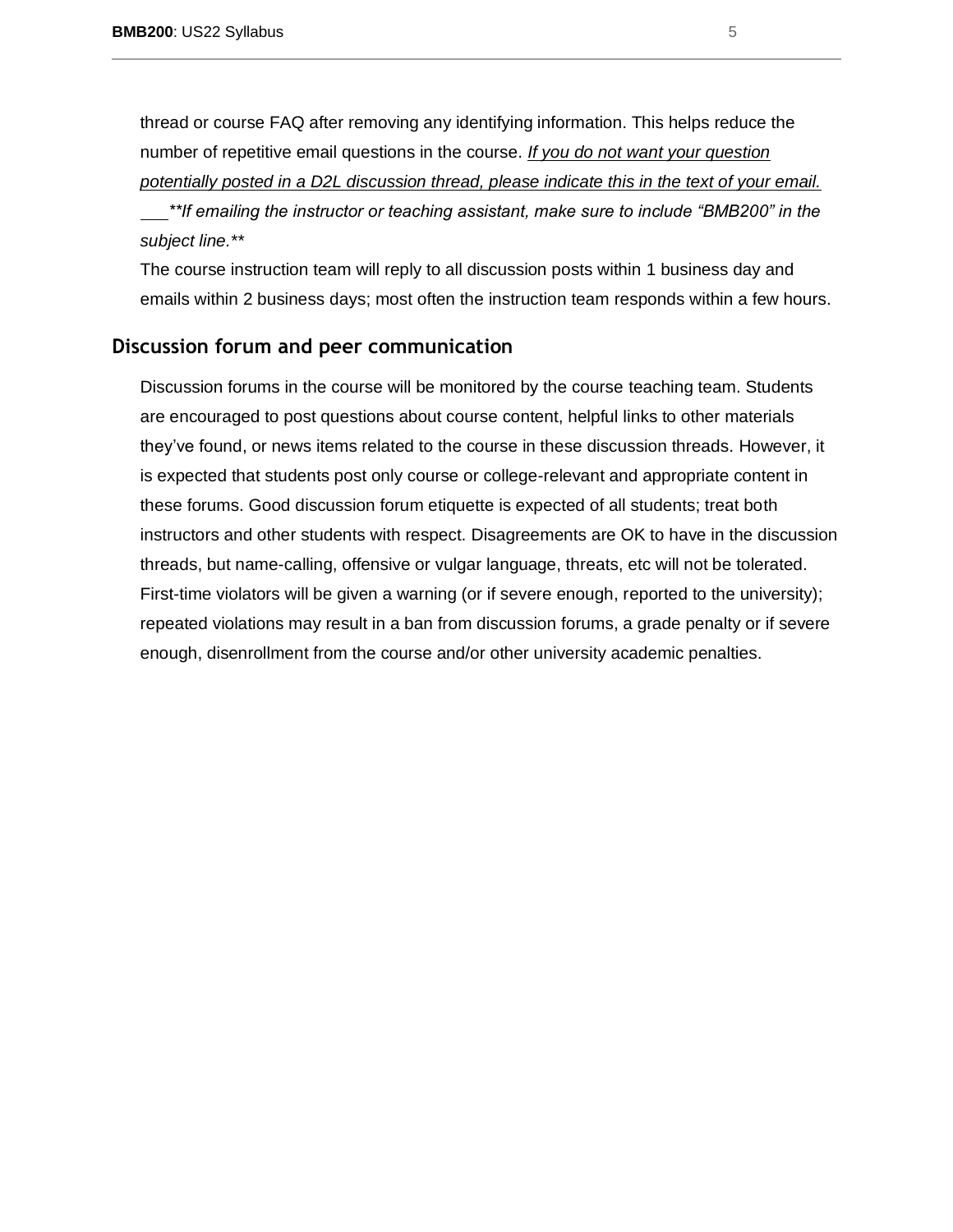## <span id="page-5-0"></span>**Virtual office hours**

Virtual office hours are an opportunity to interact with the instructor directly and ask questions or get help with course material. Office hours are held every week at the time(s) listed above under Instructor Information. If the scheduled time is not convenient for you, please email a course instructor to find another agreeable time to meet over Zoom or in person.

To join the virtual office hours, you will need to use Zoom video conferencing software. This software allows for video conferencing, text chat, and screen sharing between multiple simultaneous users. Zoom is a free add-in that works with most web-browsers; you can learn more and get technical help at [https://msu.zoom.us.](https://msu.zoom.us/) The first time you visit the office hour link, you will be prompted to download and install a small application. You may choose to join the office hours with/without video and/or audio. The link to access virtual office hours will remain the same for the entire semester:

- Dr. TerBush
	- o https://msu.zoom.us/j/92916029487
	- o Passcode: 617436

# <span id="page-5-1"></span>Grades

## <span id="page-5-2"></span>**Grading**

Final grades will be based on the assessments shown below:

| <b>Assignment Type</b> | Weight | <b>Note</b>                                                                                                                                       |
|------------------------|--------|---------------------------------------------------------------------------------------------------------------------------------------------------|
| <b>Homework</b>        | 10%    | <b>Average score of all homeworks in the course;</b><br>highest attempt score used for each homework.                                             |
| Quizzes                | 40%    | <b>Drop the lowest quiz score;</b> then use average of<br>remaining quizzes for the course.                                                       |
| Take It Deeper         | 50%    | All TID assignments used to determine course<br>grade; value of each TID assignment will be indicated<br>in D2L gradebook and assignment rubrics. |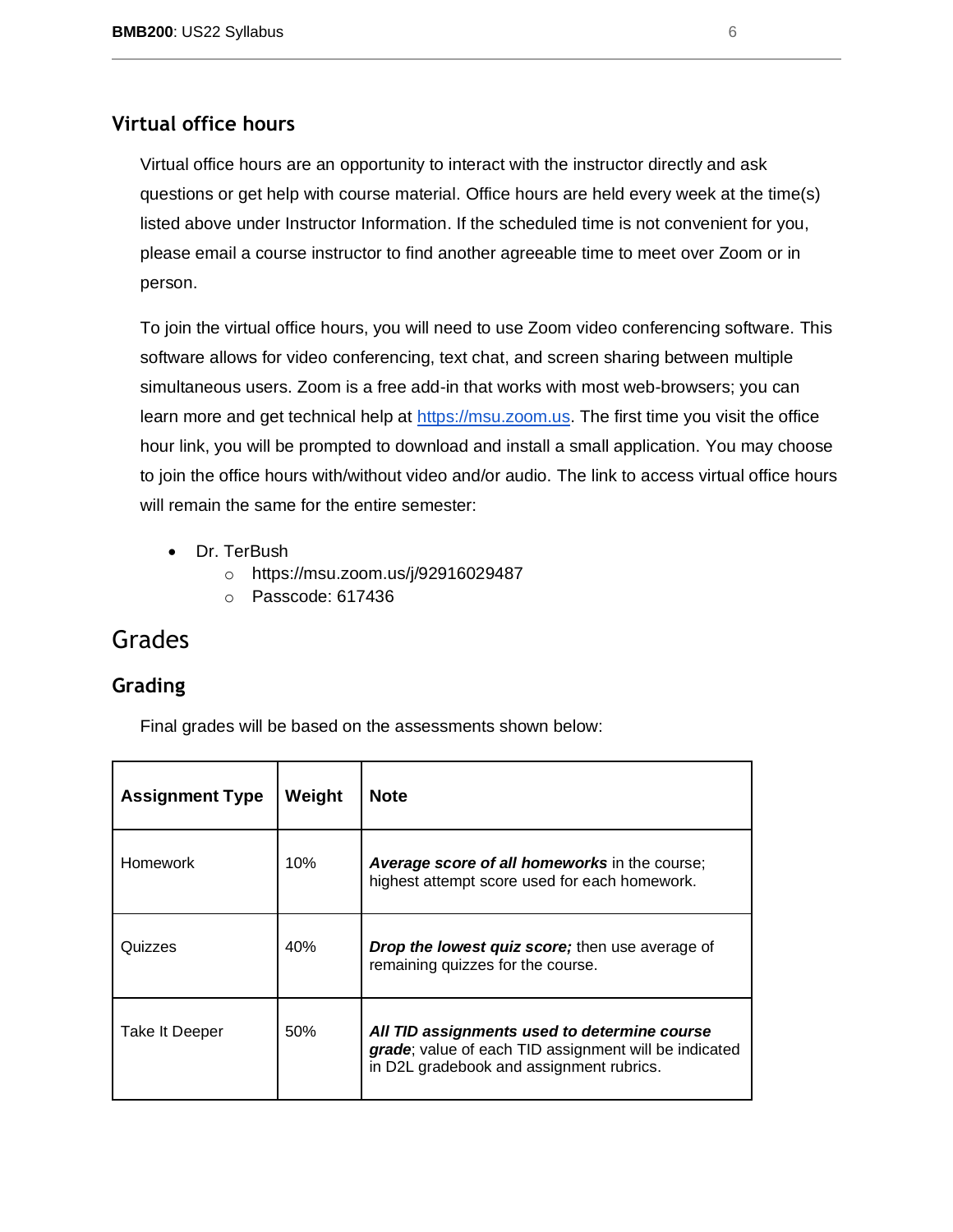| If your overall percentage is between: |      | Overall course grade |
|----------------------------------------|------|----------------------|
| 100                                    | 92.0 | 4.0                  |
| 91.9                                   | 86.0 | 3.5                  |
| 85.9                                   | 80.0 | 3.0                  |
| 79.9                                   | 75.0 | 2.5                  |
| 74.9                                   | 70.0 | 2.0                  |
| 69.9                                   | 65.0 | 1.5                  |
| 64.9                                   | 60.0 | 1.0                  |
| 59.9                                   | ი    | 0                    |

The course grades will be determined based on the scale shown below. Grades will be rounded to the nearest tenth of a percent.

**There are no extra-credit or bonus assignments** planned for this class. Make sure to give your best effort on each assignment to earn your best grade for the course.

## <span id="page-6-0"></span>**Attendance policy**

There are no in-person attendance requirements for this course. Although there are no online attendance policies and/or points for this course, there are numerous assignment deadlines throughout any given week. It is expected that students are visiting the D2L course website several times per week and keeping track of assignment deadlines. Because assignments are open for completion for several days before they are due, *there are no excuses accepted for a missed deadline*, including, but not limited to, religious observances, travel, illness, loss of internet/power. No make-up assignments are offered for any reason.

In the case of a grief absence that will extend multiple days, students must notify the Associate Dean or designee of their college of the need for a grief absence and must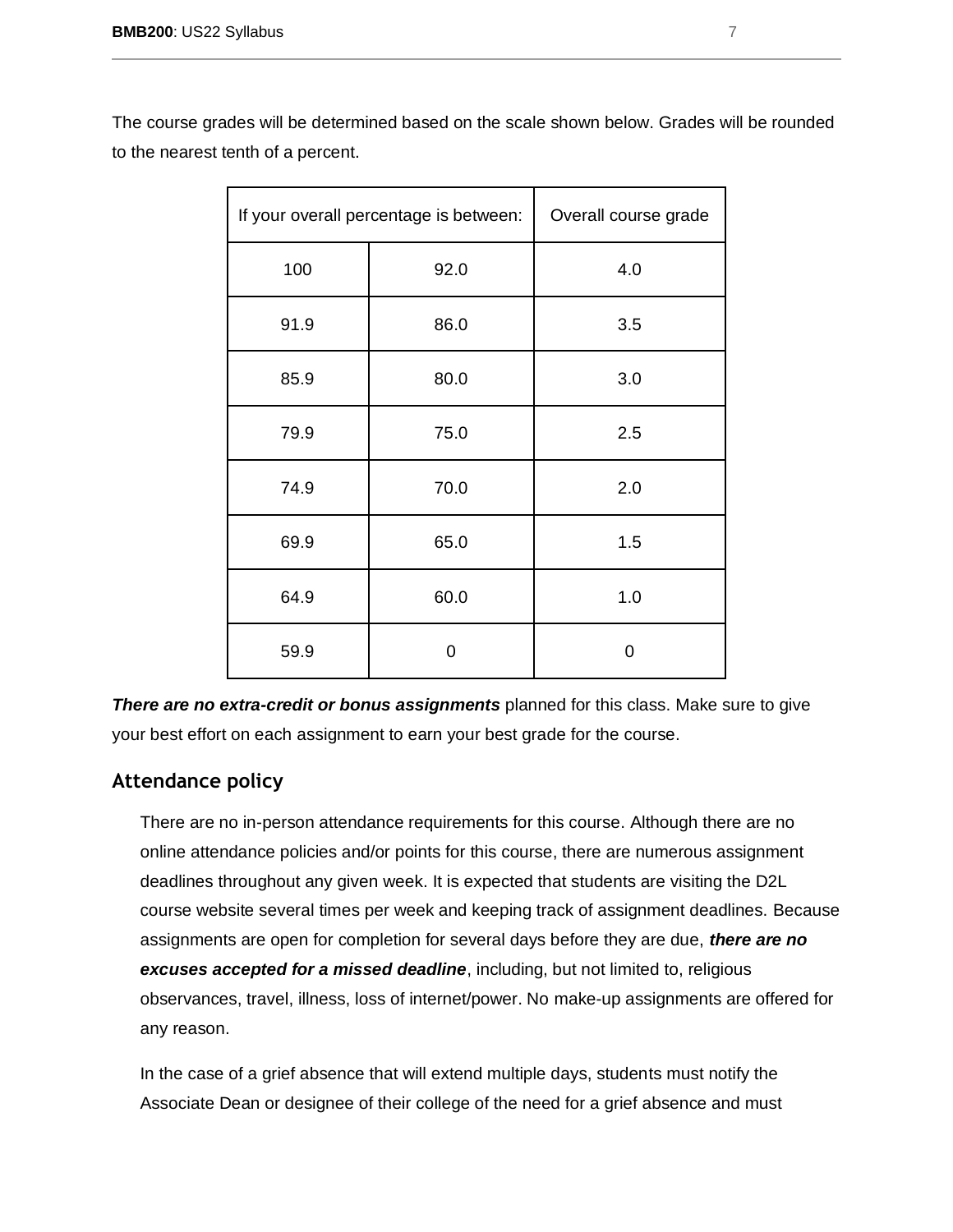provide appropriate verification. The associate dean or designee will work with the student to determine the length of the absence and will notify faculty of the absence period. The policy on grief absence is described here[:](https://reg.msu.edu/ROInfo/Notices/GriefAbsence.aspx)

[https://reg.msu.edu/ROInfo/Notices/GriefAbsence.aspx.](https://reg.msu.edu/ROInfo/Notices/GriefAbsence.aspx)

## <span id="page-7-0"></span>Assessments

#### <span id="page-7-1"></span>**Homework**

Each module will conclude with an online homework assignment. These assignments are designed to assess whether students have learned the necessary key points of the module. These assignments consist of a variety of question types and are untimed. Students will generally have multiple submission attempts at homework assignments and generally only their best score will be used. In this way, students are encouraged to revisit questions and topics that need additional learning and try the homework again to demonstrate learning. **It is the student's responsibility to check each homework assignment for the specific grading policies before starting**. Because there are multiple attempts allowed for each homework and homework assignments are open for a length of time, there will be no excuses accepted for missing a homework assignment deadline. **All homework assignment scores will be used to calculate your final course grade. Each homework assignment will be weighted in the final course grade by the number of points it contains.**

## <span id="page-7-2"></span>**Quizzes**

At the end of every unit, there is a quiz. Quizzes are timed, online assessments that address stated learning objectives for the instructional unit. Quizzes may contain questions that are taken directly from, are similar to, or are unique from the homework assignments. Quizzes will contain a variety of question types; *students should expect at least one short answer writing question on every quiz*. Students will only have a single attempt for each quiz and may not be able to revisit previously answered questions, so students should be well prepared and have checked the quiz grading policy before beginning each quiz. Because only one submission is allowed and quizzes will have enforced time limits, **your one lowest quiz score will be dropped from your final grade calculation**. This dropped quiz will also cover problems such as loss of power during the quiz, internet connection reset, an emergency that requires students to travel, etc. As such, there are no excused absences for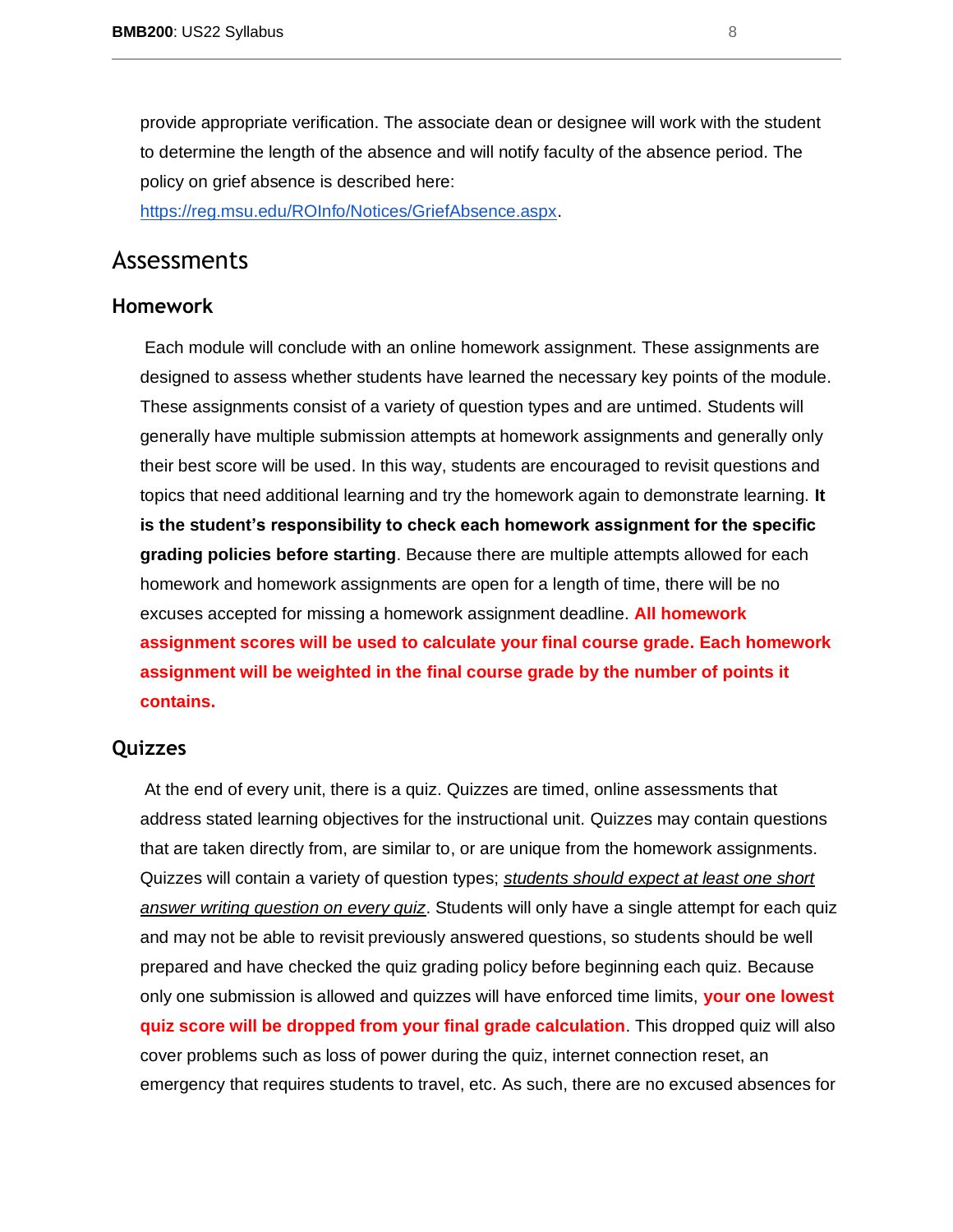missing a quiz deadline. If you cannot complete a quiz before the deadline for any reason, it will count as a your one dropped quiz. Any additional missed quizzes after the first will count as zeroes in the gradebook. Each remaining quiz will be weighted equally in the final course grade.

### <span id="page-8-0"></span>**Take It Deeper assignments**

Throughout the course there will be a variety of Take It Deeper (TID) assignments. TID assignments will generally require students to comment in a discussion thread, read, write, or comment about science journal articles or other peer-written papers provided in the course. The goal of these assignments is to allow students to see connections between the biochemistry they learn in the class with content they may read about in newspapers and magazines or learn about in the news. Students should expect to have one or two of these assignments per week. Details and deadlines for each TID will be posted in D2L. Students are expected to complete all TID assignments (i.e., no TID assignments are dropped) and the course late assignment policy will apply. TID assignments will use Turn-It-In enabled drop boxes. **All TID assignments will be used in your final grade calculation, but each TID assignment is weighted according to the total points of the assignment.**

#### <span id="page-8-1"></span>**Late assignments**

Some assignments may not be accepted after the posted due date. If assignments are accepted after the due date, a 25% penalty for each 24-hour period will be added. Because assignments are open for a length of time before the actual due date, it is expected that students are working on assignments well before the deadline and *only extraneous and verifiable circumstances will be considered for excuse for missing a deadline.* 

#### <span id="page-8-2"></span>**Assignment Grading and Feedback**

Homework assignments will be computer graded immediately after submission. The full answer key is available soon after the assignment due date. Quizzes contain some questions that are computer graded and some questions which may require hand grading. Quizzes are graded and results returned within 48 hours of the posted submission deadline. The full answer key for quizzes becomes available when the quiz scores are returned. All Take It Deeper assignments must be hand graded. Every effort is made to return both your score and specific feedback within 72 hours of the assignment due date. At minimum, your score and feedback will be returned no later than 24 hours before the next Take It Deeper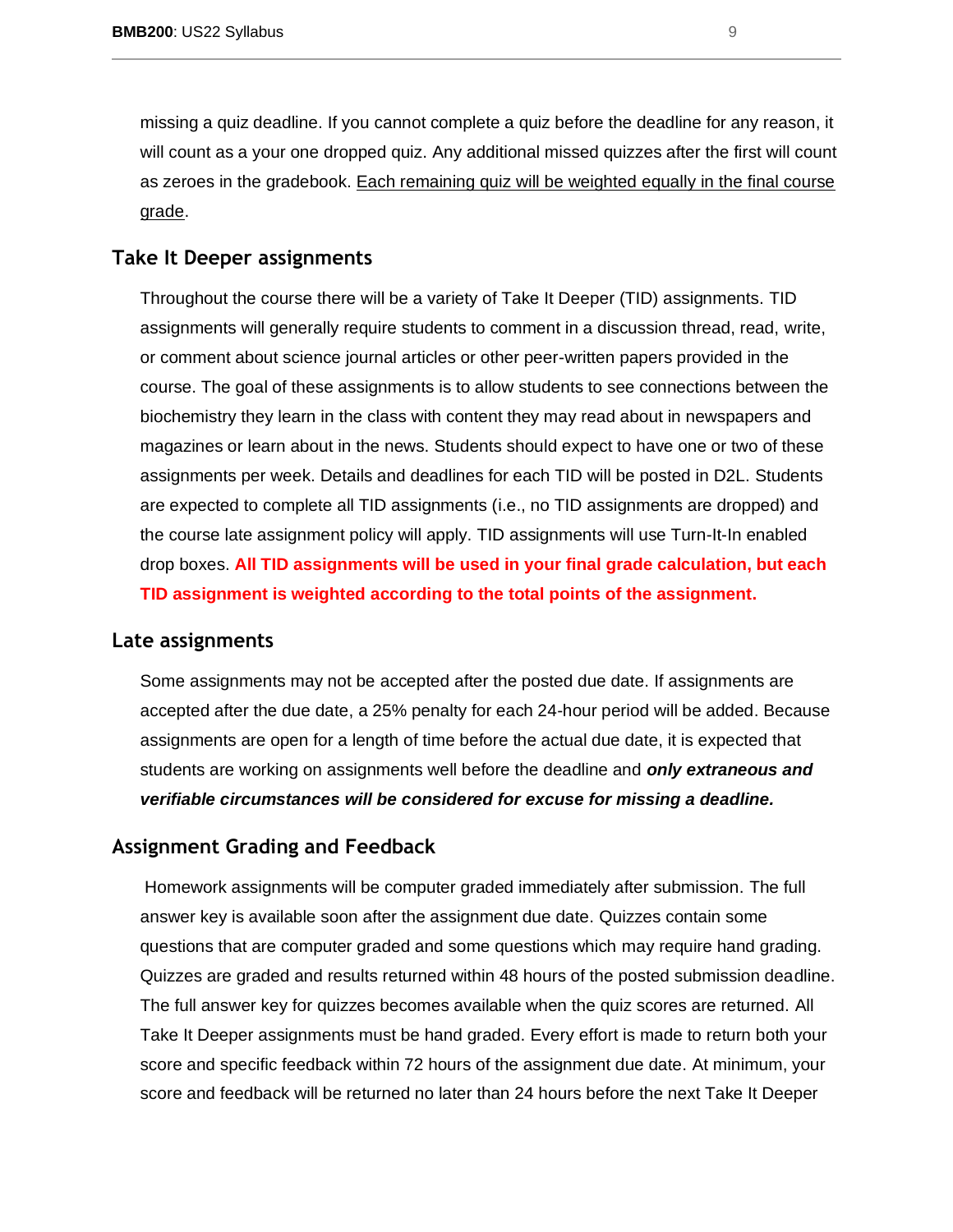assignment deadline, so that you are able to read the feedback and incorporate any changes into your next assignment.

## <span id="page-9-0"></span>**Errors in scoring**

If you believe there is an error in the points awarded for an assignment, *please contact Dr. TerBush within 48 hours of your score being returned.* This includes concerns about the correct answer in a grading key, how a rubric was applied to your writing, how points were calculated, etc.

## <span id="page-9-1"></span>Academic Honesty

[The Spartan Code of Honor](https://honorcode.msu.edu/) states, "As a Spartan, I will strive to uphold values of the highest ethical standard. I will practice honesty in my work, foster honesty in my peers, and take pride in knowing that honor is worth more than grades. I will carry these values beyond my time as a student at Michigan State University, continuing the endeavor to build personal integrity in all that I do." In addition, Article 2.III.B.2 of the [Student Rights and Responsibilites](http://splife.studentlife.msu.edu/academic-freedom-for-students-at-michigan-state-university)  [\(SRR\)](http://splife.studentlife.msu.edu/academic-freedom-for-students-at-michigan-state-university) states that "The student shares with the faculty the responsibility for maintaining the integrity of scholarship, grades, and professional standards." This course adheres to and strictly enforces the policies on academic honesty as specified in General Student Regulations 1.0, Protection of Scholarship and Grades; the all-University Policy on Integrity of Scholarship and Grades; and Ordinance 17.00, Examinations. (See [Spartan Life: Student](http://splife.studentlife.msu.edu/)  [Handbook and Resource Guide](http://splife.studentlife.msu.edu/) and/or the MSU Web site: [www.msu.edu.](http://www.msu.edu/))

Therefore, unless authorized by your instructor, you are expected to complete all course assignments, except as noted below, without assistance from any source. Students who violate MSU academic integrity rules may receive a penalty grade, including a failing grade on the assignment or in the course and an Academic Dishonesty report will be submitted to the university.

#### <span id="page-9-2"></span>**Policies regarding students working together**

Working together in self-assembled groups can be a powerful way to increase your learning. This is especially true when students encounter difficult content in college courses. Group work or study groups are encouraged while students are learning new material and exploring the recommended or alternative resources. Group work, such as discussing questions or helping locate resources, is allowed on the homework assignments, although direct sharing of answers is prohibited. Group work is also allowed during some parts of TID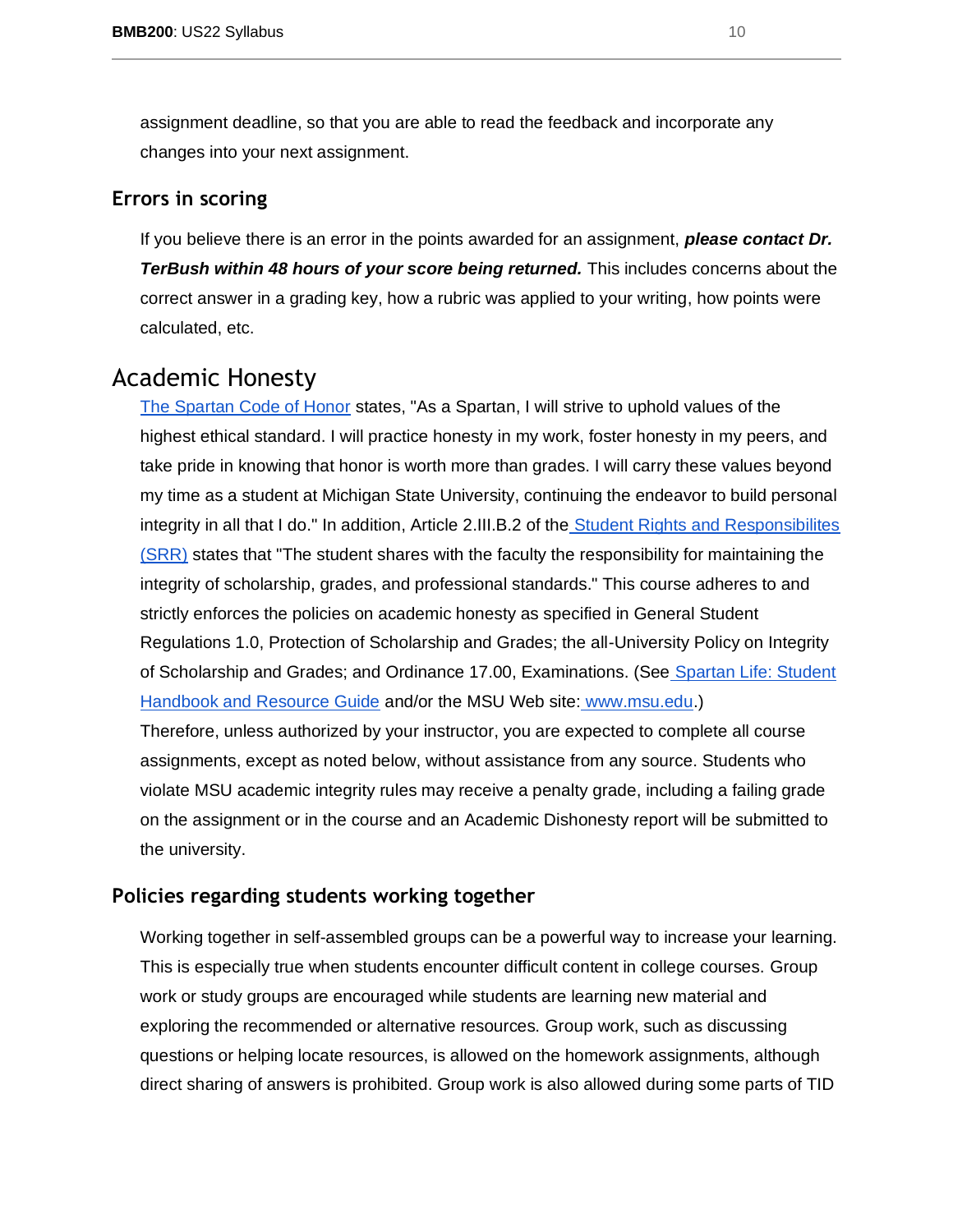assignments; reading and discussing the assigned articles is a valuable way to focus on the important topics or sharing a draft of your paper with a friend is a good way to get early feedback. *However, it is the expectation that all homework, quizzes, and TID writing assignments are the individual and sole intellectual effort of the student enrolled in the course. As such, group work on these assessments is not allowed.* Put simply, discussing course content can be helpful. When it comes time for you to complete or write your individual assignments, go off by yourself to complete them. If this policy is violated, repercussions as outlined in the Academic Honesty section will occur.

## <span id="page-10-0"></span>**[Turn-It-In](https://tech.msu.edu/teaching/tools/turnitin/)**

Consistent with MSU's efforts to enhance student learning, foster honesty, and maintain integrity in our academic processes, instructors may use a tool called Turnitin to compare a student's work with multiple sources. The tool compares each student's work with an extensive database of prior publications and papers, providing links to possible matches and a 'similarity score'. The tool does not determine whether plagiarism has occurred or not. Instead, the instructor must make a complete assessment and judge the originality of the student's work. *All submissions to this course may be checked using this tool.*

*You do not need to create an additional account to use Turn-It-In*. By using the assignment dropboxes provided within D2L (MSU's course management system), your submission is tagged with your name and username, visible only to the instructor.

Students should submit papers to Turnitin Assignment drop boxes without identifying information included in the paper (e.g. name or student number), the system will automatically show this info to faculty in your course when viewing the submission, but the information will not be retained by Turnitin.

Student submissions may be kept in the global Turnitin repository, the MSU-only Turnitin repository or not at all based on the assignment.

*Students should use Turn-It-In to improve their own academic writing.* Some students do not have experience in writing summary papers about articles with science content. TID assignments are designed to help you improve this ability. Using Turn-It-In to evaluate your summary work presents an opportunity to improve your academic writing. It allows you to see where you've used direct quotes from the article(s) or borrowed the author(s') ideas, to make sure these places are properly cited. In addition, it will allow you to determine the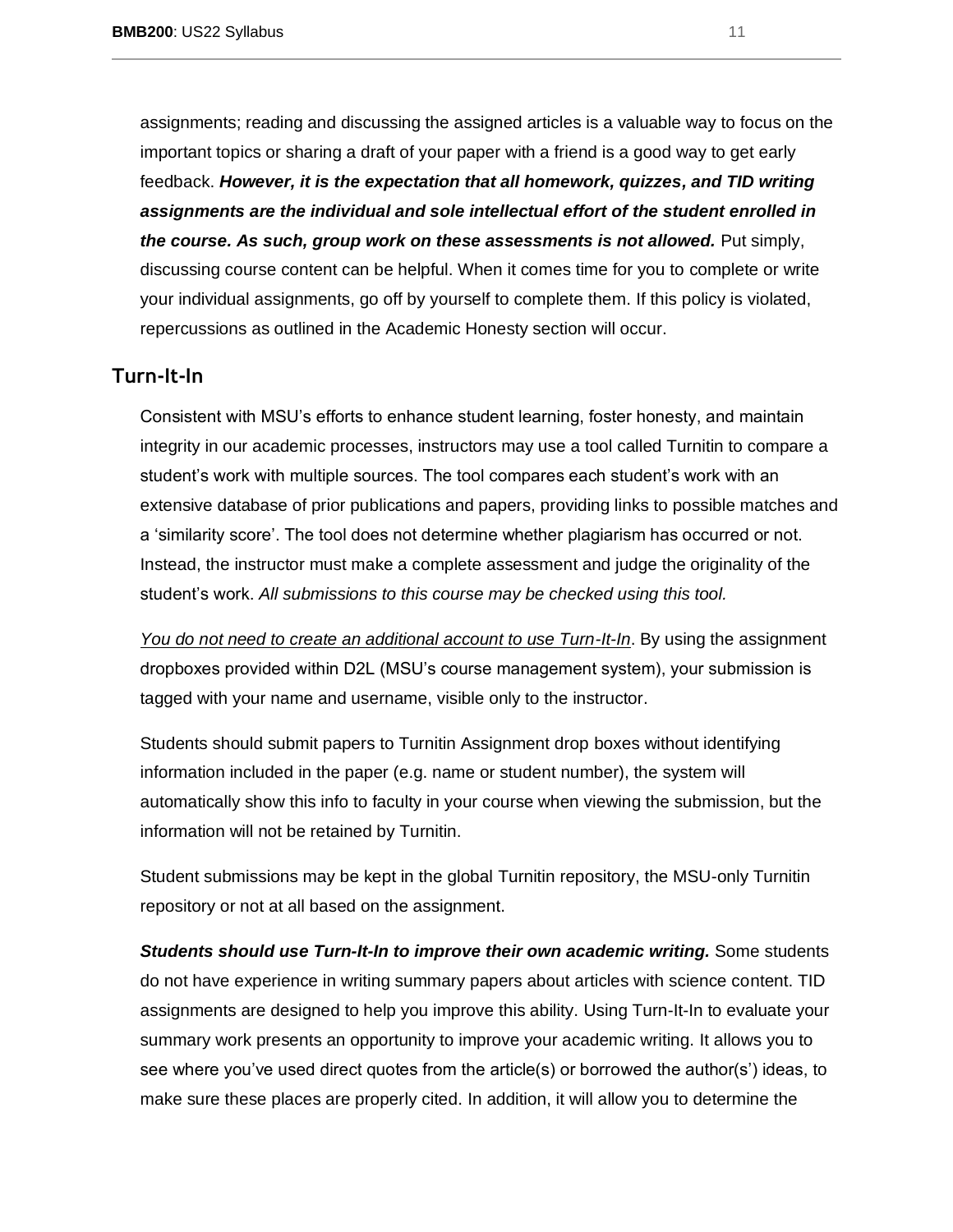amount of "original" text that you've written and synthesized versus the amount of text that was written by the article author. When reviewing your own work via Turn-It-In, you should consider whether you've used too much original text from the article and to make sure you've only included the most important quotes to support your own writing.

## <span id="page-11-0"></span>**Use of Social Media Derived from the Course**

As members of a learning community, students are expected to respect the intellectual property of course instructor and each other. All course materials presented to students are the copyrighted property of the course instructor and are subject to the following conditions of use:

- 1. Students may record or download lectures or any other classroom activities and use the recordings or files only for their own course-related purposes.
- 2. Students may not share the provided course recordings or downloads with other students enrolled in the class. Each student is responsible for accessing course content through the course webpage in D2L individually.
- 3. Students may not post their own or the provided course recordings or other course materials online or distribute them to anyone not enrolled in the class without the advance written permission of the course instructor and, if applicable, any students whose voice, image or intellectual property is included in the recordings or file. This policy also applies to other students' work which you may view or review during assigned course activities.
- 4. Any student violating the conditions described above may face academic disciplinary sanctions.

# <span id="page-11-1"></span>Students with Disability Requests

Michigan State University is committed to providing equal opportunity for participation in all programs, services, and activities. Requests for accommodations by persons with disabilities may be made by contacting the Resource Center for Persons with Disabilities at 517-884-RCPD or on the web at rcpd.msu.edu. Once your eligibility for an accommodation has been determined, you will be issued a verified individual services accommodation ("VISA") form. Please present this form to the course instructor during the first week of class and/or 7 days prior to the accommodation date (test, project, etc). Requests received after this date will be honored as possible.